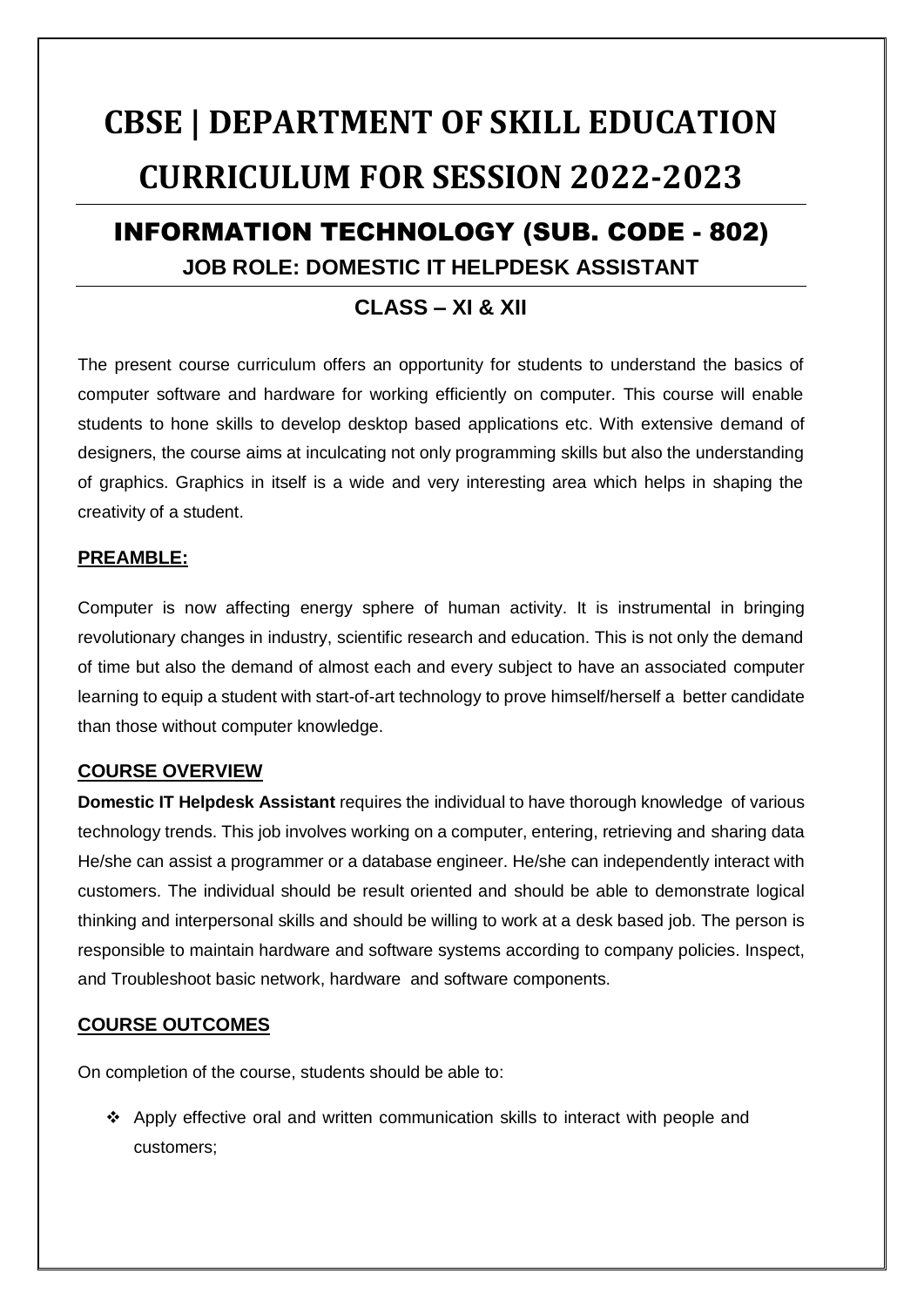- \* Identify the principal components of a computer system; Demonstrate the basic skills of using computer;
- $\div$  Identify the solution for small applications in the form of computer programmes
- Use the computer for the data entry process with speed and accuracy.
- ❖ Manage the database and handle queries.
- Understand basic cyber safety and security norms
- $\div$  Will be able to troubleshoot the computer system

#### **SALIENT FEATURES OF THE COURSE**

The course will equip students with skills to analyze various problems and their trouble shooting. Content of the course has been designed as such to make students capable of independently working on a desktop and be able to develop applications to handle computations of small scale and record keeping.

Students will develop following skills:

- ❖ It will empower students with various skills required to work efficiently on computer.
- Understand basic functional and computational units.
- ❖ Understand networking and internet concepts
- \* Recognize various internet devices and threats to cyber security.
- Skills to work efficiently with basic office tools like word, spreadsheets, presentation
- Understand basics of databases and SQL to handle databases
- Develop programming skills in Java

Through this course students will not only gain knowledge about the basics of computer but will also develop confidence in developing small applications through programming.

#### **SCHEME OF UNITS**

This course is a planned sequence of instructions consisting of units meant for developing employability and vocational competencies of students of Class XI opting for skill subject along with other education subjects.

The unit-wise distribution of hours and marks is given overleaf: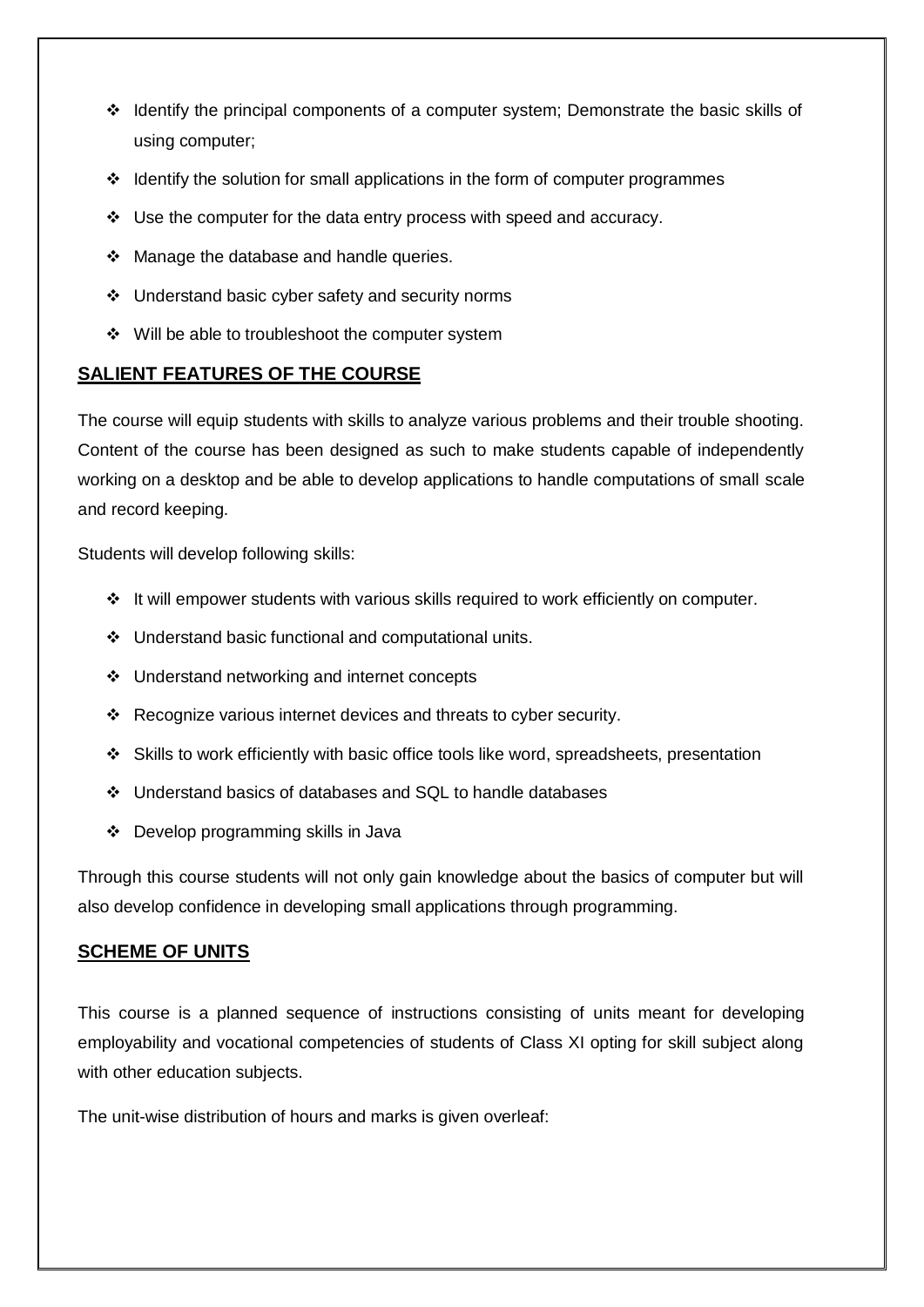### INFORMATION TECHNOLOGY (SUBJECT CODE - 802) Class XI (Session 2022-2023)

**Total Marks: 100 (Theory-60 + Practical-40)**

|          | <b>UNITS</b>                        |                                   | <b>NO. OF HOURS</b><br>for Theory and<br><b>Practical</b> | MAX.<br><b>MARKS</b><br>for Theory<br>and<br><b>Practical</b> |
|----------|-------------------------------------|-----------------------------------|-----------------------------------------------------------|---------------------------------------------------------------|
|          | <b>Employability Skills</b>         |                                   |                                                           |                                                               |
|          | Unit 1: Communication Skills-III    |                                   | 10                                                        | $\overline{2}$                                                |
|          | Unit 2: Self-Management Skills-III  |                                   | 10                                                        | $\overline{2}$                                                |
| Part A   | Unit 3 : ICT Skills-III             |                                   | 10                                                        | $\overline{2}$                                                |
|          | Unit 4 : Entrepreneurial Skills-III |                                   | 15                                                        | $\overline{2}$                                                |
|          | Unit 5 : Green Skills-III           |                                   | 05                                                        | $\overline{2}$                                                |
|          | <b>Total</b>                        |                                   | 50                                                        | 10                                                            |
|          | <b>Subject Specific Skills</b>      | <b>Theory</b><br>$($ In<br>Hours) | <b>Practical</b><br>(In<br>Hours)                         | <b>Marks</b>                                                  |
|          | Unit -1 : Computer Organization     | 15                                | 15                                                        | 5                                                             |
| <u>ന</u> | Unit -2: Networking And Internet    | 15                                | 25                                                        | 10                                                            |
| Part     | Unit-3 : Office Automation Tools    | 15                                | 30                                                        | 10                                                            |
|          | Unit-4: RDBMS                       | 15                                | 20                                                        | 10                                                            |
|          | Unit-5: Fundamentals of Java        | 25                                | 35                                                        | 15                                                            |
|          | <b>Total</b>                        | 85                                | 125                                                       | 50                                                            |
|          | <b>Practical Work</b>               |                                   |                                                           |                                                               |
|          | <b>Office Automation Tools</b>      |                                   |                                                           | 15                                                            |
| Part     | <b>JAVA Programme</b>               |                                   |                                                           | 10                                                            |
|          | <b>MYSQL Commands</b>               |                                   |                                                           | 5                                                             |
|          | <b>Total</b>                        |                                   |                                                           | 30                                                            |
|          | <b>Project Work</b>                 |                                   |                                                           |                                                               |
|          | <b>Practical File</b>               |                                   |                                                           | 05                                                            |
| Part D   | Viva Voce                           |                                   |                                                           | 05                                                            |
|          | <b>Total</b>                        |                                   |                                                           | 10                                                            |
|          | <b>GRAND TOTAL</b>                  |                                   | 260                                                       | 100                                                           |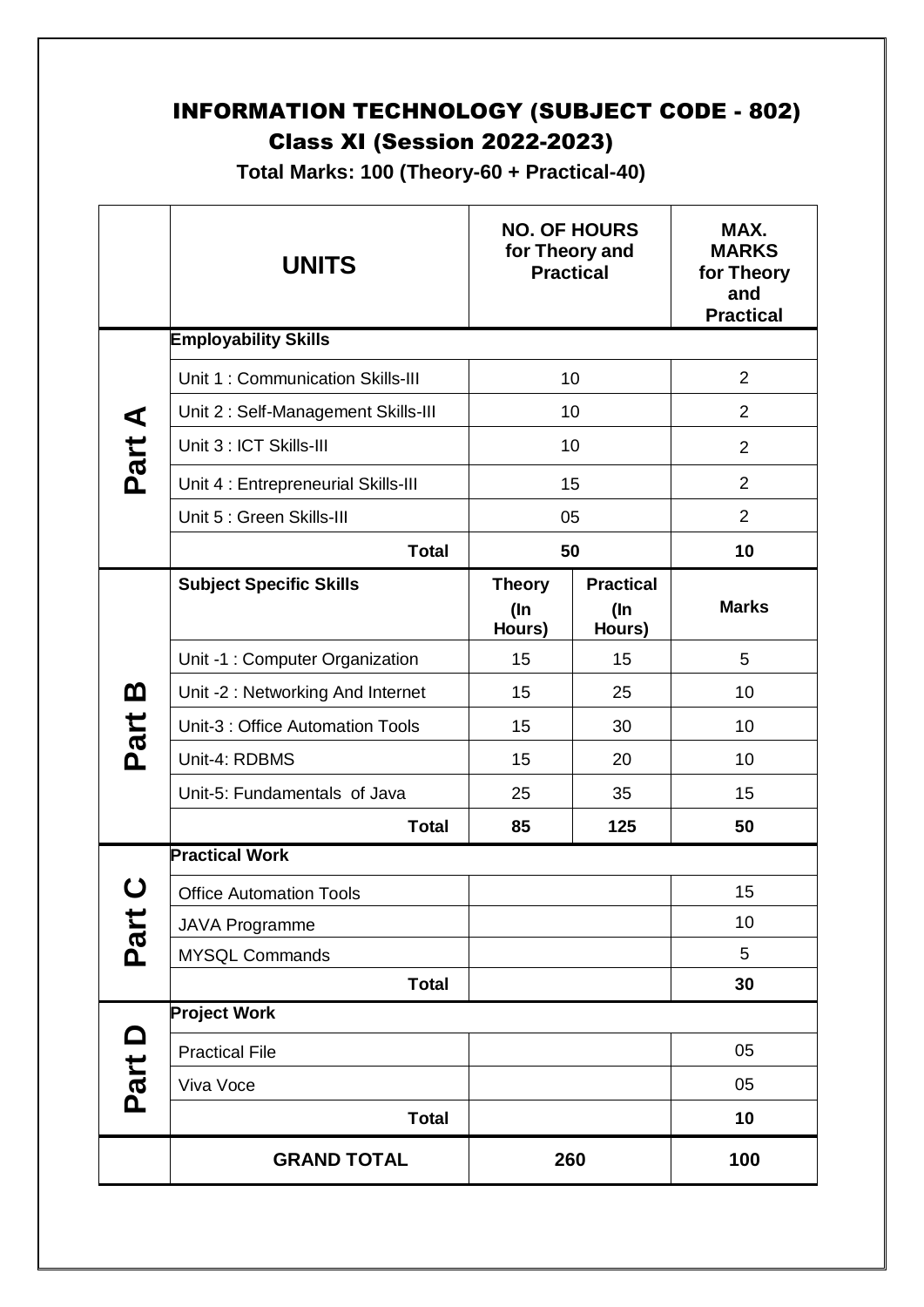### **DETAILED CURRICULUM/TOPICS FOR CLASS XI:**

#### **Part-A: EMPLOYABILITY SKILLS**

| <b>S. No.</b> | <b>Units</b>                                                | <b>Duration in Hours</b> |
|---------------|-------------------------------------------------------------|--------------------------|
| 1.            | Unit 1: Communication Skills-III                            | 10                       |
| 2.            | Unit 2: Self-management Skills-III                          | 10                       |
| 3.            | Unit 3: Information and Communication Technology Skills-III | 10                       |
| 4.            | Unit 4: Entrepreneurial Skills-III                          | 15                       |
| 5.            | Unit 5: Green Skills-III                                    | 05                       |
|               | <b>TOTAL DURATION</b>                                       | 50                       |

**NOTE: Detailed Curriculum/ Topics to be covered under Part A: Employability Skills can be downloaded from CBSE website**.

#### **Part-B – SUBJECT SPECIFIC SKILLS**

- UNIT -1: COMPUTER ORGANIZATION
- UNIT -2: NETWORKING AND INTERNET
- UNIT-3: OFFICE AUTOMATION TOOLS
- UNIT-4: RDBMS
- UNIT-5: FUNDAMENTALS OF JAVA

#### **UNIT-1 COMPUTER ORGANIZATION**

| S.           | <b>LEARNING</b>                                                                        | <b>THEORY</b>                                                                                                                                                                                                                                                                    | <b>PRACTICAL</b>                                                                                                                                                                                  |
|--------------|----------------------------------------------------------------------------------------|----------------------------------------------------------------------------------------------------------------------------------------------------------------------------------------------------------------------------------------------------------------------------------|---------------------------------------------------------------------------------------------------------------------------------------------------------------------------------------------------|
| NO.          | <b>OUTCOMES</b>                                                                        |                                                                                                                                                                                                                                                                                  |                                                                                                                                                                                                   |
|              | Understand and<br>appreciate<br>fundamentals of<br>Computer and its<br>characteristics | Introduction to Fundamentals of<br>$\bullet$<br>Computer and its use<br>Characteristics of computer<br>Components of computer<br>Block diagram of computer<br>Processes of task execution<br>steps of process execution<br>function of various components<br>of computer and CPU | identify and enlist various<br>applications of computer<br>illustrate various<br>components of computer<br>under different blocks<br>illustrate functions of<br>various components of<br>computer |
| $\mathbf{2}$ | Understand the<br>components of<br>computer                                            | identify various components of<br>$\bullet$<br>computer<br>appreciate function and use of<br>I/O devices<br>learn about various storage<br>devices used in computer<br>various memory units of<br>storage                                                                        | illustrate various types of<br>I/O devices<br>identify and find out the<br>application of each of the<br>I/O Devices                                                                              |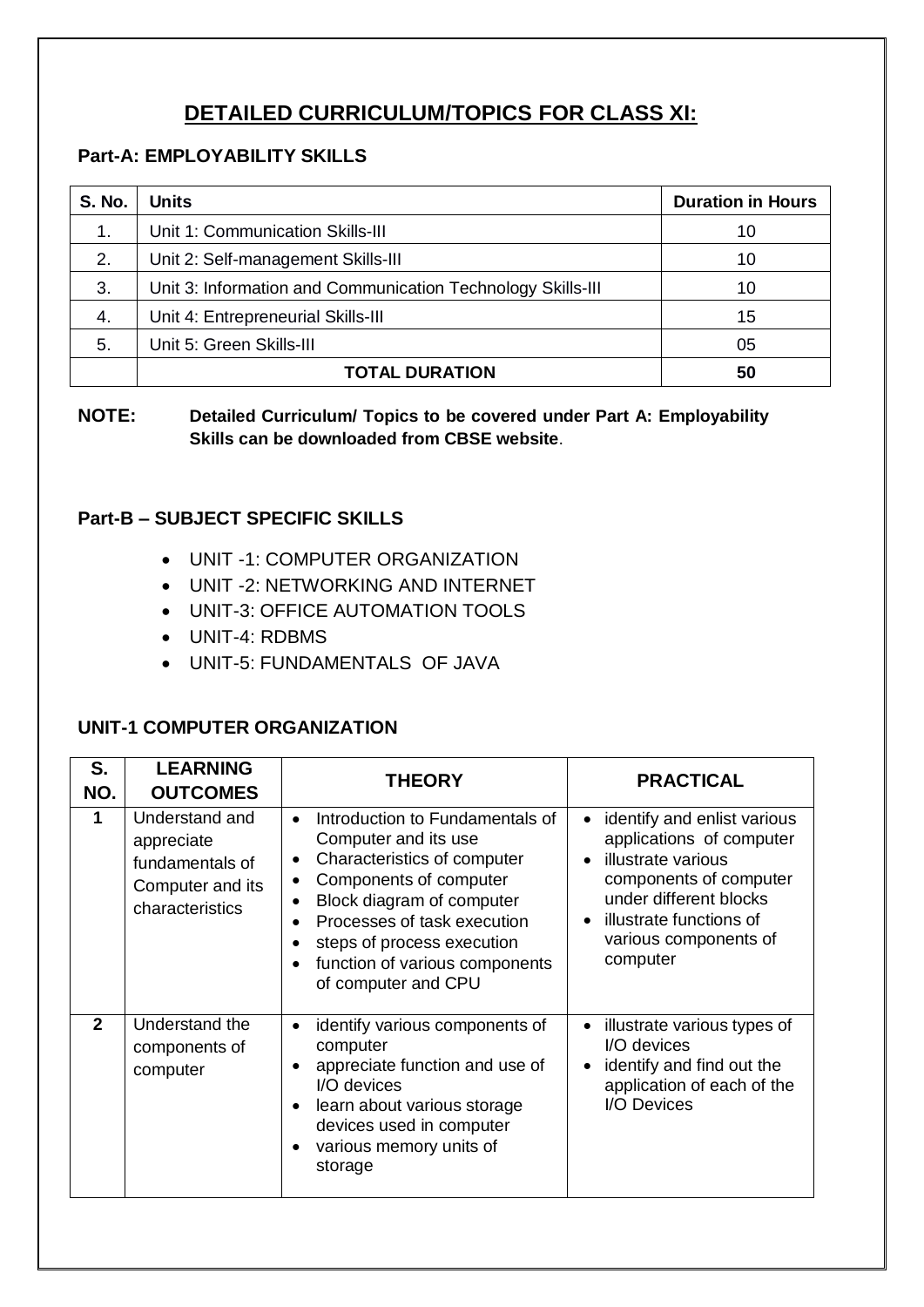| S.<br>NO.    | <b>LEARNING</b><br><b>OUTCOMES</b>                  | <b>THEORY</b>                                                                                                                                                                                                                                                                                                                                                                                                                                                                                                                                                                             | <b>PRACTICAL</b>                                                                                                                                                                                                                                                                                                                                                                                                                |
|--------------|-----------------------------------------------------|-------------------------------------------------------------------------------------------------------------------------------------------------------------------------------------------------------------------------------------------------------------------------------------------------------------------------------------------------------------------------------------------------------------------------------------------------------------------------------------------------------------------------------------------------------------------------------------------|---------------------------------------------------------------------------------------------------------------------------------------------------------------------------------------------------------------------------------------------------------------------------------------------------------------------------------------------------------------------------------------------------------------------------------|
| $\mathbf{3}$ | Understand<br><b>Operating System</b>               | introduction to Operating<br>$\bullet$<br>System and its need<br>functions of operating system<br>types of operating system<br>difference between various<br>operating systems                                                                                                                                                                                                                                                                                                                                                                                                            | • identify different types of OS<br>in computers/mobile phones<br>identify the different in<br>features of various<br>operating systems                                                                                                                                                                                                                                                                                         |
| 4            | Troubleshooting<br>in computer<br>system            | introduction to common<br>$\bullet$<br>troubleshooting/problems<br>common troubleshooting steps<br>$\bullet$<br>troubleshooting hardware<br>problems like display,<br>keyboard, mouse etc.<br>troubleshooting printer<br>problems<br>understanding printer IP<br>address<br>understanding various printer<br>settings like fast/ slow printing<br>sound troubleshooting<br>$\bullet$<br>understanding speaker settings<br>like volume etc.<br>troubleshooting software<br>problems<br>troubleshooting networking<br>problems<br>learn about problems in<br>network fly lead, network card | • identifying different kinds of<br>problems in the systemand<br>its peripheral devices<br>setting up a printer<br>selecting a printer<br>setting default printer<br>changing printer settings<br>how to forcefully restart a<br>computer or stop a task<br>demonstration of problems in<br>fly lead, network card and<br>possiblesolutions                                                                                     |
| 5.           | Understand the<br>importance of<br><b>Utilities</b> | Disk Space management<br>$\bullet$<br>Disk Cleanup<br>Managing Recycle Bin<br>learning about disk<br>$\bullet$<br>defragmentation<br>learn to remove unused<br>programs<br>learn to disable unused<br>program services<br>restart the system<br>$\bullet$<br>learn to use command prompt<br>to search for a file.                                                                                                                                                                                                                                                                         | illustration to view the disk<br>storage<br>to apply Disk Cleanup<br>utilities to enhance<br>performance of the<br>system<br>• to identify, view and<br>manage Recycle Bin<br>illustration and hands onto<br>remove unused programs<br>illustration and hands on to<br>$\bullet$<br>disable/enable program<br>services<br>restart the computer<br>to search different files using<br>various options and wildcard<br>characters |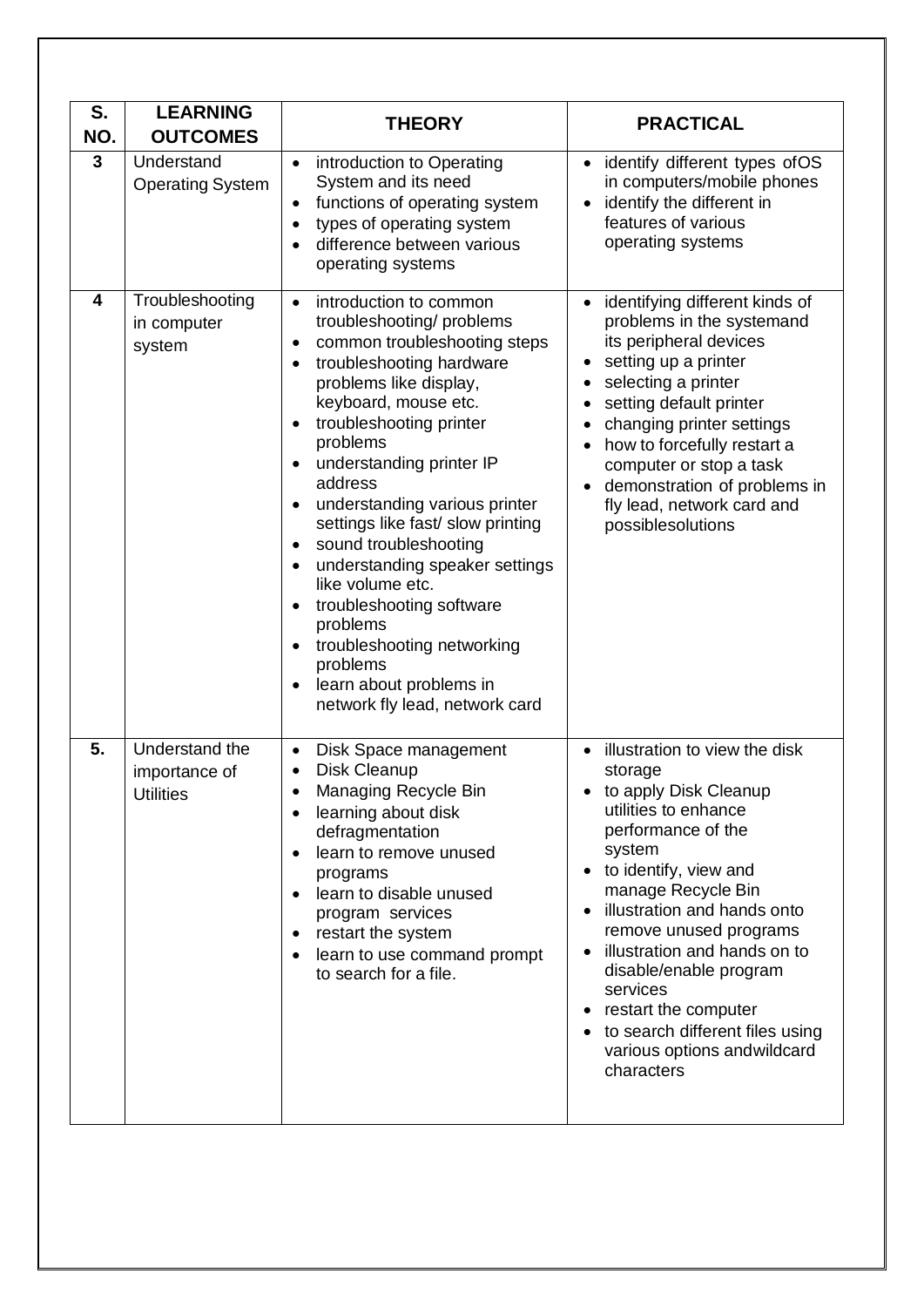#### **UNIT 2: NETWORKING AND INTERNET**

| S.<br>NO. | <b>LEARNING</b><br><b>OUTCOMES</b>                                   | <b>THEORY</b>                                                                                                                                                                                                                                                                                                                                                                                                                                                                                                                                                               | <b>PRACTICAL</b>                                                                                                                                                                                                            |
|-----------|----------------------------------------------------------------------|-----------------------------------------------------------------------------------------------------------------------------------------------------------------------------------------------------------------------------------------------------------------------------------------------------------------------------------------------------------------------------------------------------------------------------------------------------------------------------------------------------------------------------------------------------------------------------|-----------------------------------------------------------------------------------------------------------------------------------------------------------------------------------------------------------------------------|
| 1.        | Understand<br>Computer<br>Networking                                 | Introduction<br>$\bullet$<br>Need and benefits of networking<br>$\bullet$<br>Components of a<br>network:<br>$\bullet$<br>sender,<br>receive,<br>message,<br>channel,<br>Transmission Medium (wired and<br>$\bullet$<br>wireless)<br>• Telephone<br>Network<br>standard<br>(technology<br>in<br>used<br>each<br>generation)<br>Working<br><b>Devices</b><br>(RJ45<br>$\bullet$<br>Modem,<br>Repeater,<br>connector,<br>Hub, Switch, Bridge, Gateway,<br>Routers)<br>• Network Topology (Bus, Star<br>, Ring, Tree, Mesh)<br>Types of Networking (LAN, MAN,<br>WAN, PAN, VAN) | • Illustrate<br>various<br>networks<br>and<br>its<br>benefits<br>• Identify<br>the<br>transmission medium<br>devices,<br>$\mathbf{r}$<br>network topology, type<br>of networking in<br>computer lab<br>• Setting up hotspot |
| 2.        | To understand<br>Internet and its<br>terminology                     | • Introduction and use of Internet<br><b>Digital Literacy</b><br>$\bullet$<br>• Terminology<br>(Channels,<br>Bandwidth (HERTZ, KHZ), ISP)<br>Internet Devices: Repeater, Hub,<br>$\bullet$<br>Switch, Gateway, Bridge, Router<br>Data Transfer Rate (bps, Kbps,<br>KBps,<br>Mbps,<br>MBPS,<br>Gbps,<br>GBPS)<br>Protocols (TCP/IP, FTP, HTTP,<br>$\bullet$<br>SMTP, POP3, PPP, UDP)                                                                                                                                                                                         | • Analyze<br>the<br>Bandwidth,<br>• identify Internetdevices<br>and theirsignificance,<br>check/view<br>Data<br>to<br>transfer<br>rate<br>in<br>lab/<br>computer<br>devices                                                 |
| 3.        | Understand<br>cybercrime and<br>the need of<br><b>Cyber Security</b> | Network safety concerns: (Digital<br>Footprints, Threats, Virus, Worm,<br>Trojan Horse, Spam, Malware,<br><b>DoS</b><br>Attacks,<br>Eavesdropping,<br>Adware, Spyware, Snooping)<br>• Networking Security Measures<br>(Antivirus, Firewall, Login ids and<br>Password)<br>Cyber<br>Crime<br>(Phishing,<br>$\bullet$<br>Pharming,<br>Spoofing,<br>Cyber<br>Bullying,<br>Hacking,<br>Cracking,<br>Identity Theft, Cyber<br>Stalking,<br>Cyber Trolling,<br>• Cyber Safety (Netiquettes, IT Act,<br>Cyber Laws)                                                                | Find out the threats<br>encountered and the<br>security measuresused<br>in computer lab and<br>mobile phones<br>go through the link<br>https://www.cyberla<br>wsindia.net                                                   |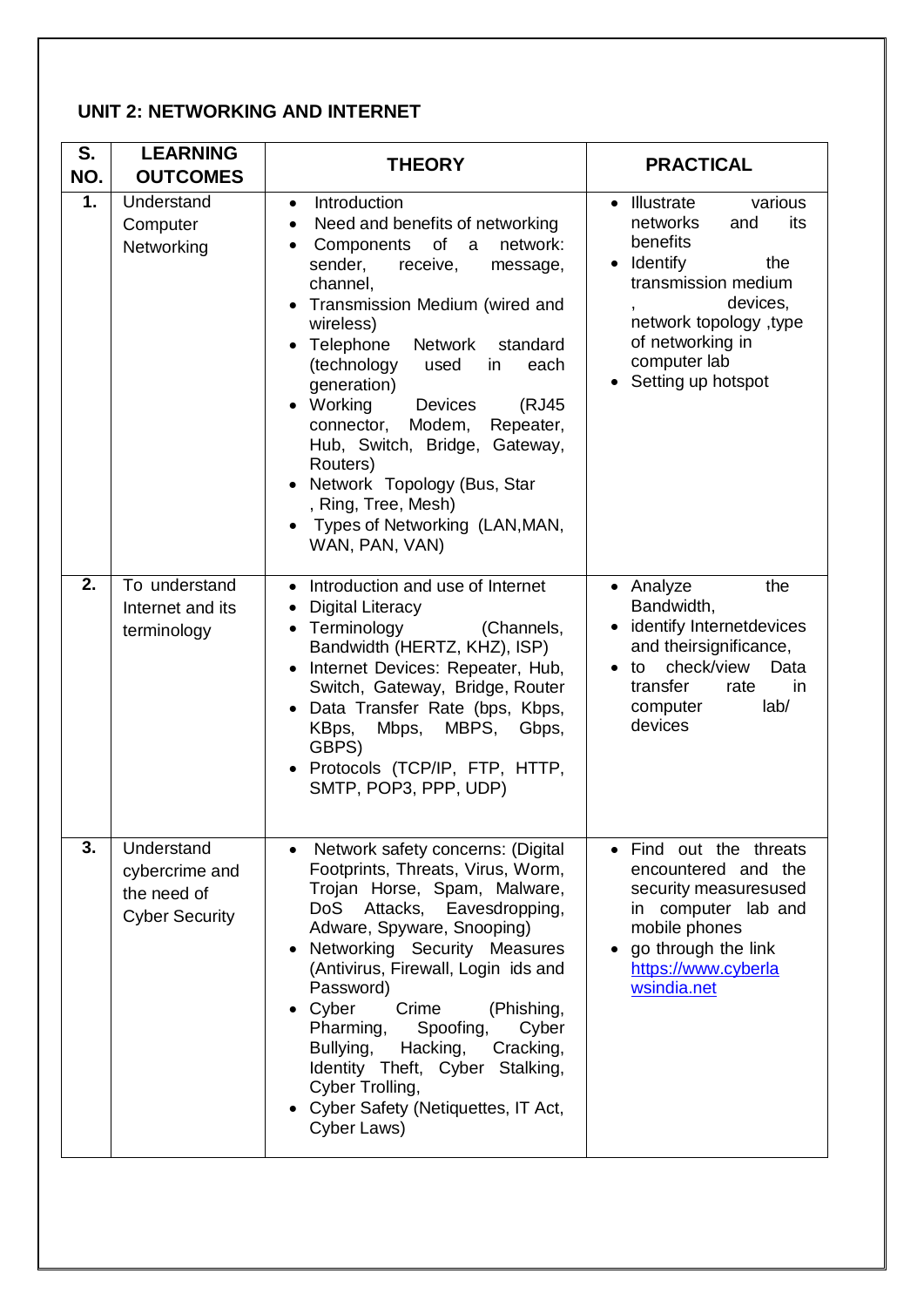### **UNIT 3: OFFICE AUTOMATION TOOLS**

| S.<br>NO. | <b>LEARNING</b><br><b>OUTCOMES</b> | <b>THEORY</b>                                                                                                                                                                                                                                                                                                                                                                                                                                                                                                                                                                                                                                                                                                                                                                                                                                                                                                                                                                                                                                                                                                                | <b>PRACTICAL</b>                                                                                                                                                                                                                                                                                                                                                                                                                                                                                                                                                                             |
|-----------|------------------------------------|------------------------------------------------------------------------------------------------------------------------------------------------------------------------------------------------------------------------------------------------------------------------------------------------------------------------------------------------------------------------------------------------------------------------------------------------------------------------------------------------------------------------------------------------------------------------------------------------------------------------------------------------------------------------------------------------------------------------------------------------------------------------------------------------------------------------------------------------------------------------------------------------------------------------------------------------------------------------------------------------------------------------------------------------------------------------------------------------------------------------------|----------------------------------------------------------------------------------------------------------------------------------------------------------------------------------------------------------------------------------------------------------------------------------------------------------------------------------------------------------------------------------------------------------------------------------------------------------------------------------------------------------------------------------------------------------------------------------------------|
| 1.        | Word<br>processor                  | Introduction work with Word processing<br>$\bullet$<br>applications like OpenOffice,<br>Introduction to Word Processing window<br>components like work area, ruler, tab<br>etc.<br>Understanding various tabs like<br>File, Edit, Insert, View and their<br>submenuoptions to format a<br>document using OpenOffice Writer.<br>Learn to create tables in<br>wordprocessors                                                                                                                                                                                                                                                                                                                                                                                                                                                                                                                                                                                                                                                                                                                                                   | List the available word<br>$\bullet$<br>processing<br>applications.<br>Introduce the parts of<br>$\bullet$<br>the main window.<br>Change document<br>views.<br>Start a new document.<br>Open an existing<br>document.<br>Save a document.<br>Close a document.<br>Use the Navigator.<br>$\bullet$                                                                                                                                                                                                                                                                                            |
| 2.        | Spreadsheets                       | • appreciate need and use of<br>spreadsheets<br>learn to install an open source<br>spreadsheet software like Calc<br>learn components of the Spreadsheet<br>title window.<br>appreciate different formatting features<br>available in spreadsheets<br>learn to work, save and close<br>spreadsheets<br>work with data, move data, use edit<br>menu<br>Use AutoFill, formatting data,<br>alignment, changing cell color, gridlines<br>and borders,<br>flow of text, merging, splitting text, wrap<br>text, shrink to fit<br>Numeric data formatting<br>Find and Replace Data<br>delete data and formatting<br>delete cells<br>insert delete rows and columns<br>using formula and functions<br>various type of operators<br>predefined functions in spreadsheets<br>$(sum(), sqrt(), product(), power(), log(),$<br>round(), abs(), average() etc.<br>addressing/referencing: absolute,<br>relative, mixed<br>sort and filter data<br>create chart and graph, setting legend,<br>grids in charts, resizing and moving<br>charts, modifying and deleting charts<br>create/record a macro, run/use macros<br>print spreadsheets | demonstration of<br>$\bullet$<br>components of the<br>Spreadsheet window.<br>demonstration and<br>hands on to insert<br>formulae and use<br>inbuilt functions<br>efficiently<br>make charts using<br>chart tools in<br>spreadsheet<br>sort data according to<br>$\bullet$<br>various criteria<br>change colour,<br>٠<br>alignment, set borders<br>insert, delete, hide,<br>show rows and<br>columns<br>creating macros and<br>use them efficiently<br>merging two or more<br>cells, splitting a cell<br>search data using Find<br>options, search and<br>replace a selected<br>piece of text |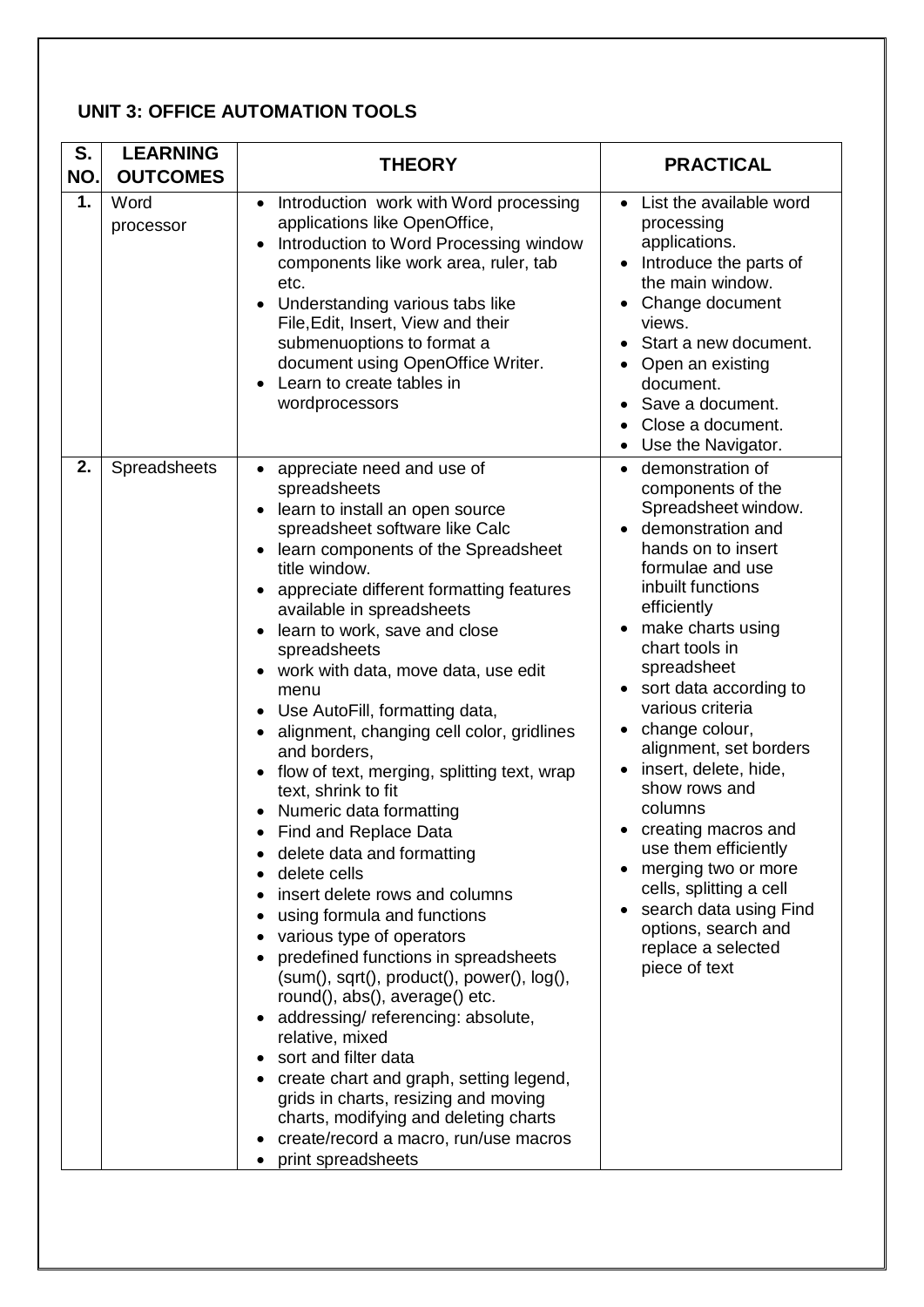| s.<br>NO. | <b>LEARNING</b><br><b>OUTCOMES</b> | <b>THEORY</b>                                                                                                                                                                                                                                           | <b>PRACTICAL</b>                                                 |
|-----------|------------------------------------|---------------------------------------------------------------------------------------------------------------------------------------------------------------------------------------------------------------------------------------------------------|------------------------------------------------------------------|
| 3.        | PowerPoint                         | • introduction to presentation software<br>• start OpenOffice Impress<br>• overview of OpenOffice<br>• study of various tabs of OpenOffice<br>understand various views of<br>$\bullet$<br>presentation, animations, transitions,<br>header, footer etc. | • Students will be able<br>to work with<br>presentation software |

#### **UNIT 4: RDBMS**

| S.<br>NO.        | <b>LEARNING</b><br><b>OUTCOMES</b>                           | <b>THEORY</b>                                                                                                                                                                                                                                                                                                               | <b>PRACTICAL</b>                                                                                                                                |
|------------------|--------------------------------------------------------------|-----------------------------------------------------------------------------------------------------------------------------------------------------------------------------------------------------------------------------------------------------------------------------------------------------------------------------|-------------------------------------------------------------------------------------------------------------------------------------------------|
| 1.               | Understand<br>Relational<br>Database<br>Management<br>System | • Database and its purpose<br>Components of a table<br><b>Relational Database Model</b><br>Terminology (Relation, Tuple,<br>Attribute, Cardinality)<br>Keys (Primary, Candidate,<br>Alternate, Foreign)                                                                                                                     | Installation of MYSQL<br>$\bullet$<br>Simple calculations in<br><b>MYSQL</b>                                                                    |
| $\overline{2}$ . | Introduction<br>to MYSQL                                     | Introduction To MYSQL<br>Classification of MYSQL<br>commands (DDL, DML)<br>Data Types in MYSQL (char,<br>varchar, decimal, int, date, time)<br>Create database<br>Create table<br>View structure of a table<br>Add constraints in table<br>Modify structure<br>Show all tables created in a<br>database<br>Delete structure | <b>CREATE DATABASE</b><br><b>USE</b><br><b>CREATE TABLE</b><br><b>DESCRIBE</b><br><b>SHOW TABLES</b><br><b>ALTER TABLE</b><br><b>DROP TABLE</b> |
| 3.               | <b>DML</b><br>Commands                                       | Add rows to a table<br>• Viewing content of a table<br>Display selected data depending<br>on specific condition<br>Display data in a order<br>modify the data stored in a table<br>delete contents of a table                                                                                                               | <b>INSERT INTO</b><br>$\bullet$<br><b>UPDATE</b><br><b>DELETE</b><br>Using WHERE, ORDER<br>BY, DISTINCT, LIKE,<br>BETWEEN, IN                   |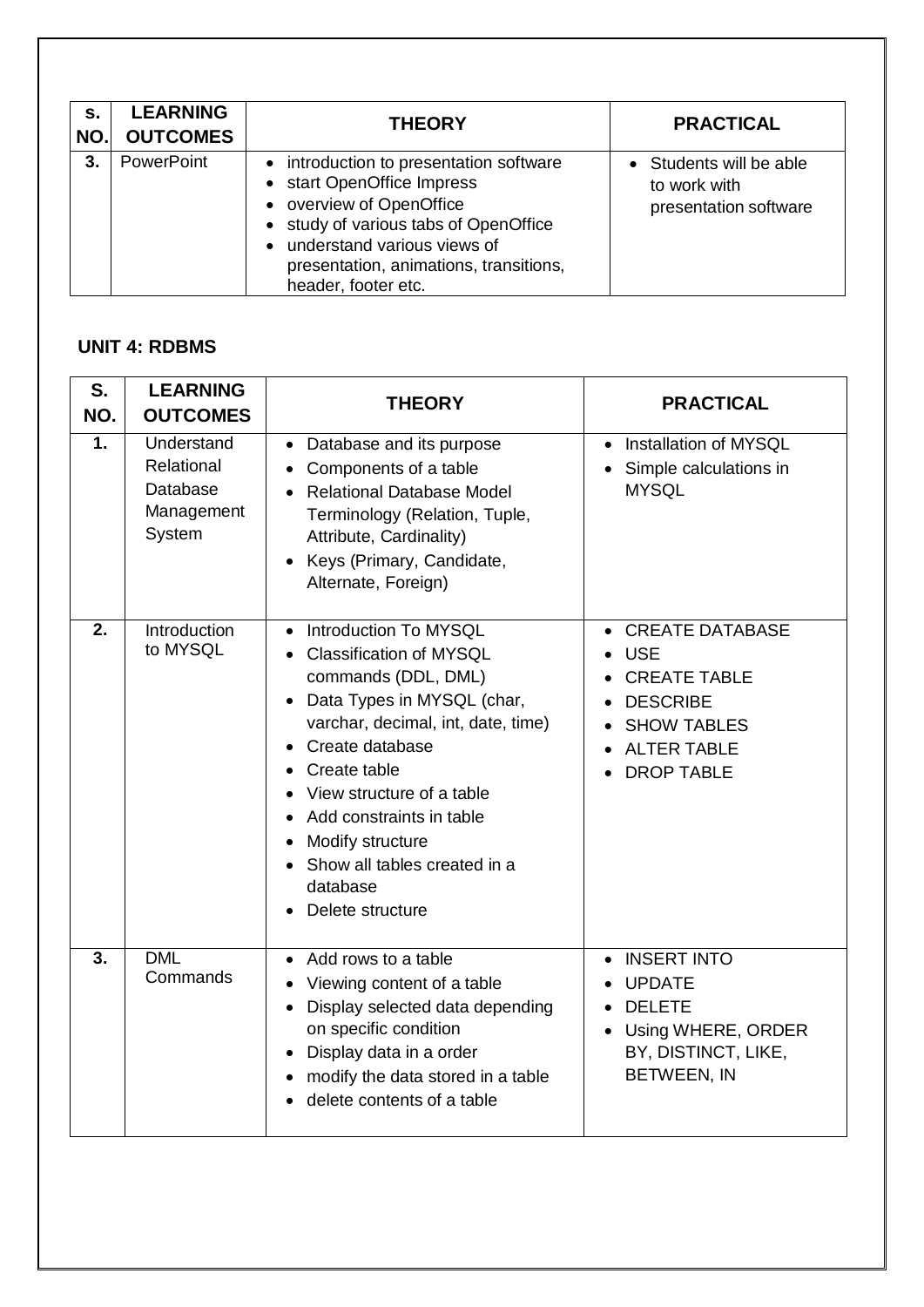#### **UNIT 5: FUNDAMENTALS TO JAVA PROGRAMMING**

| S.<br>NO.      | <b>LEARNING</b><br><b>OUTCOMES</b>                                   | <b>THEORY</b>                                                                                                                                                                                                                                                                                                                                                                                                                                                                                                                                                                                                                                                                                                                                                                                    | <b>PRACTICAL</b>                                                                                                                                                                                                                                                                                                                                                                                                                                                                                                                                                                                                                                                                                                                                                                                      |
|----------------|----------------------------------------------------------------------|--------------------------------------------------------------------------------------------------------------------------------------------------------------------------------------------------------------------------------------------------------------------------------------------------------------------------------------------------------------------------------------------------------------------------------------------------------------------------------------------------------------------------------------------------------------------------------------------------------------------------------------------------------------------------------------------------------------------------------------------------------------------------------------------------|-------------------------------------------------------------------------------------------------------------------------------------------------------------------------------------------------------------------------------------------------------------------------------------------------------------------------------------------------------------------------------------------------------------------------------------------------------------------------------------------------------------------------------------------------------------------------------------------------------------------------------------------------------------------------------------------------------------------------------------------------------------------------------------------------------|
| 1              | Understand<br>Integrated<br>Development<br>Environment<br>(NETBEANS) | Components of IDE<br>$\bullet$<br>Understand and change<br>$\bullet$<br>Properties and methods of<br>Components like jButton,<br>jLabel, jTextField,<br>jTextarea, jRadiobutton,<br>jCheckbox,<br>jPasswordField, jListBox,<br>jComboBox                                                                                                                                                                                                                                                                                                                                                                                                                                                                                                                                                         | Create a project<br>٠<br>Create a JFrameForm container<br>Add a button component on<br>JFrameForm and change properties<br>like text, font, foreground etc using<br>properties window<br>Add other container controls like<br>jTextField, jTextarea, jRadiobutton,<br>jCheckbox, jPasswordFieldjListBox,<br>jComboBox and change their<br>properties                                                                                                                                                                                                                                                                                                                                                                                                                                                  |
| $\overline{2}$ | <b>JAVA</b><br>Programming                                           | Introduction to Object<br>$\bullet$<br><b>Oriented Programming</b><br>To understand various<br>$\bullet$<br>data types (primitive) and<br>purpose of each data type<br>To understand the need<br>$\bullet$<br>and usage of variables<br>To understand usage of<br>$\bullet$<br>operators (assignment,<br>arithmetic, relational,<br>logical, bitwise)<br>To understand how to<br>$\bullet$<br>attach a code with<br>components like jButton,<br>jLabel, jTextField and<br>create a simple<br>application on JFrame<br>To understand the use of<br>$\bullet$<br>various components like<br>jTextarea, jRadiobutton,<br>jCheckbox,<br>jPasswordField, jListBox,<br>jComboBox, JTable,<br>JOptionPane, JPanel<br>To understand when to<br>use selection statements<br>(if, if else and switch case) | Display message Using jlabel and<br>jtextField<br>Join two text entries and display<br>them<br>Write code to close the application<br>Using Joption Pane display a<br>message "welcome to<br><b>INFORMATION TECHNOLOGY"</b><br>Perform simple arithmetic calculation<br>using operators and display the result<br>Write the code to find simple interest<br>Write code to perform an operation<br>$\bullet$<br>based on the criteria input by the<br>user in a checkbox or radio button<br>change the background colour of<br>jbutton based on the colour selected<br>from the jListBox /jComboBox<br>accept marks in 5 subjects and find<br>out the total, percentage. Also display<br>grade depending on the total marks<br>obtained.<br>Enter a character and find out it is<br>vowel or consonant |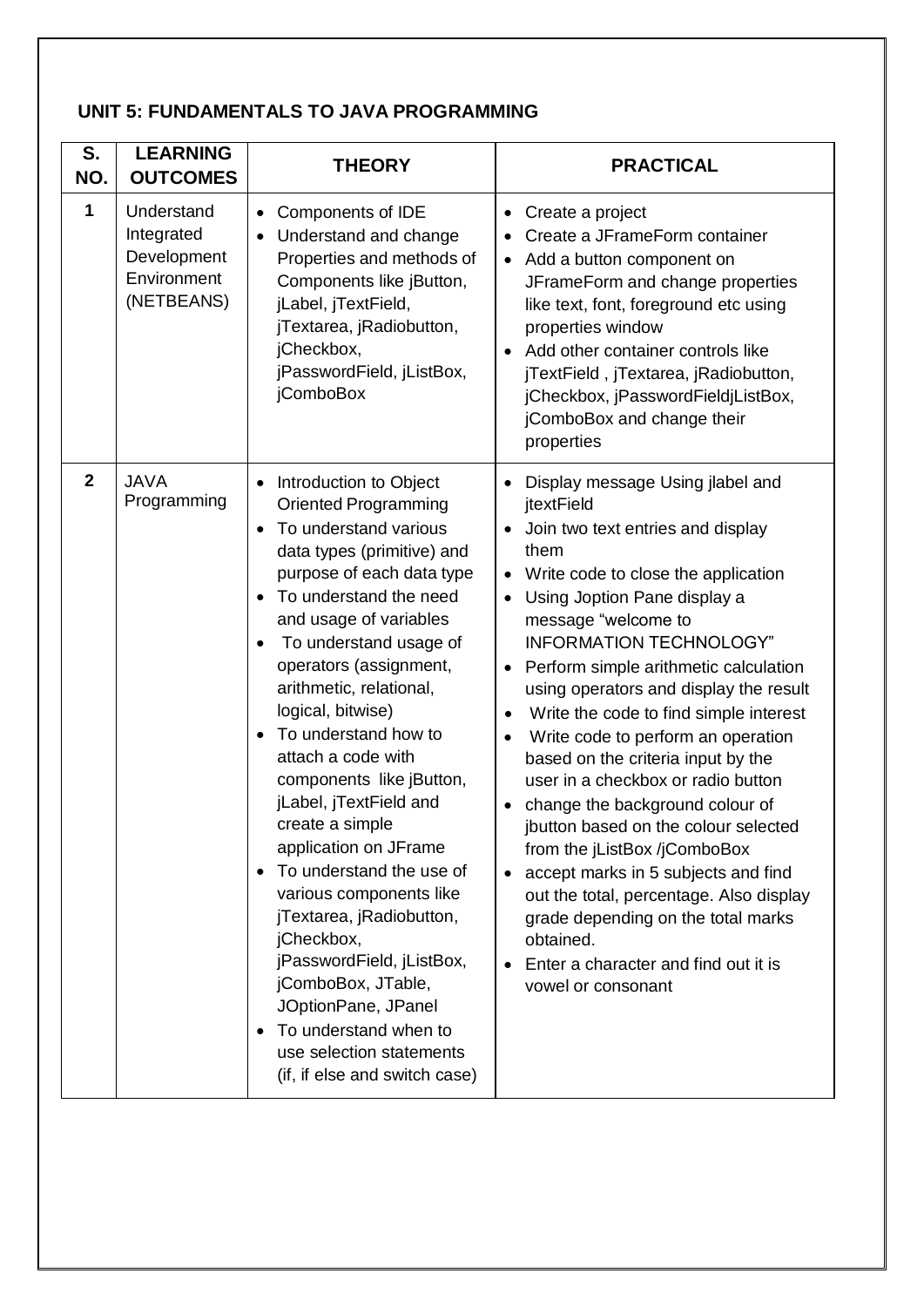## INFORMATION TECHNOLOGY (Code No. 802) Class XII (Session 2022-2023)

**Total Marks: 100 (Theory-60 + Practical-40)**

|                  | <b>UNITS</b>                                                                                                                                                                                                                                                               |               | <b>NO. OF HOURS</b><br>for Theory and<br><b>Practical</b> | <b>MAX. MARKS</b><br>for Theory and<br><b>Practical</b> |
|------------------|----------------------------------------------------------------------------------------------------------------------------------------------------------------------------------------------------------------------------------------------------------------------------|---------------|-----------------------------------------------------------|---------------------------------------------------------|
|                  | <b>Employability Skills</b>                                                                                                                                                                                                                                                |               |                                                           |                                                         |
|                  | Unit 1: Communication Skills- IV*                                                                                                                                                                                                                                          |               | 10                                                        |                                                         |
|                  | Unit 2: Self-Management Skills- IV                                                                                                                                                                                                                                         | 10            |                                                           | 3                                                       |
| Part A           | Unit 3 : ICT Skills- IV                                                                                                                                                                                                                                                    | 10            |                                                           | 3                                                       |
|                  | Unit 4 : Entrepreneurial Skills- IV                                                                                                                                                                                                                                        |               | 15                                                        | $\overline{4}$                                          |
|                  | Unit 5 : Green Skills- IV*                                                                                                                                                                                                                                                 |               | 05                                                        | $\overline{a}$                                          |
|                  | <b>Total</b>                                                                                                                                                                                                                                                               |               | 50                                                        | 10                                                      |
|                  | <b>Subject Specific Skills</b>                                                                                                                                                                                                                                             | <b>Theory</b> | <b>Practical</b>                                          | <b>Marks</b>                                            |
|                  | Unit -1 : Database Concepts - RDBMS<br>Tool                                                                                                                                                                                                                                | 30            | 45                                                        | 15                                                      |
|                  | Unit -2: Operating Web Based<br>Applications                                                                                                                                                                                                                               | 15            | 20                                                        | 10                                                      |
| <u>ന</u><br>Part | Unit-3: JAVA - Fundamentals of Java<br>programming, Introduction to Java,<br>Object Oriented Programming, Java<br>Language Elements, Operators, Control<br>Flow, Array, Class Design, Exception<br>Handling, Assertions, Threads, Wrapper<br>Classes, String Manipulation. | 30            | 50                                                        | 20                                                      |
|                  | Unit-4: Work Integrated Learning IT -<br><b>DMA</b>                                                                                                                                                                                                                        | 10            | 10                                                        | 5                                                       |
|                  | <b>Total</b>                                                                                                                                                                                                                                                               | 85            | 125                                                       | 50                                                      |
|                  | <b>Practical Work:</b>                                                                                                                                                                                                                                                     |               |                                                           |                                                         |
|                  | Java Program                                                                                                                                                                                                                                                               |               |                                                           | 10                                                      |
| art              | SQL Queries(Table Creation + 5 Queries)                                                                                                                                                                                                                                    |               |                                                           | 10                                                      |
| ௨                | <b>Practical File</b><br>Must contain minimum 15 Java Programs and<br>minimum 15 queries in MySQL.                                                                                                                                                                         |               |                                                           | 10                                                      |
|                  | Viva                                                                                                                                                                                                                                                                       |               |                                                           | 5                                                       |
|                  | <b>Total</b>                                                                                                                                                                                                                                                               |               |                                                           | 35                                                      |
|                  | <b>Project Work</b>                                                                                                                                                                                                                                                        |               |                                                           |                                                         |
| Part D           | (Any Application made using Java<br>Netbeans IDE)                                                                                                                                                                                                                          |               |                                                           | 5                                                       |
|                  | <b>Total</b>                                                                                                                                                                                                                                                               |               |                                                           | 5                                                       |
|                  | <b>GRAND TOTAL</b>                                                                                                                                                                                                                                                         |               | 260                                                       | 100                                                     |

**Note: \* marked units are to be assessed through Internal Assessment/ Student Activities. They are not to be assessed in Theory Exams**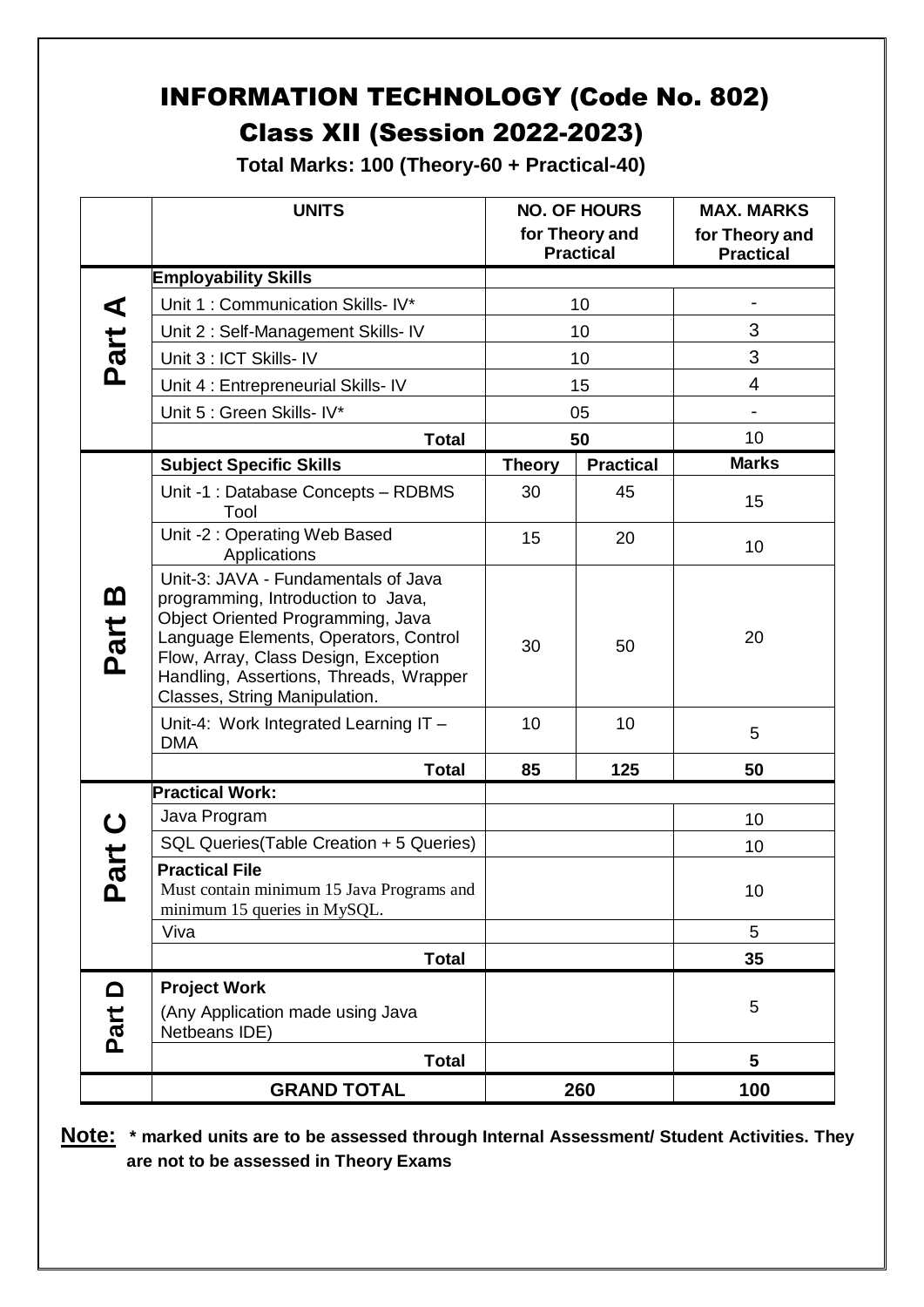### **DETAILED CURRICULUM/TOPICS FOR CLASS XII:**

#### **Part-A: EMPLOYABILITY SKILLS**

| <b>S. No.</b> | <b>Units</b>                                                | <b>Duration(in Hours)</b> |
|---------------|-------------------------------------------------------------|---------------------------|
| 1.            | Unit 1: Communication Skills- IV                            | 10                        |
| 2.            | Unit 2: Self-management Skills- IV                          | 10                        |
| 3.            | Unit 3: Information and Communication Technology Skills- IV | 10                        |
| 4.            | Unit 4: Entrepreneurial Skills- IV                          | 15                        |
| 5.            | Unit 5: Green Skills- IV                                    | 05                        |
|               | <b>TOTAL DURATION</b>                                       | 50                        |

**Note: \* marked units are to be assessed through Internal Assessment/ Student Activities. They are not to be assessed in Theory Exams** 

**The detailed curriculum/ topics to be covered under Part A: Employability Skills can be downloaded from CBSE website**.

#### **Part-B – SUBJECT SPECIFIC SKILLS**

- Unit -1: Database Concepts RDBMS tool
- Unit -2: Operating Web Based Applications
- Unit-3: JAVA Fundamentals of Java programming, Introduction to Java, Object Oriented Programming, Java Language Elements, Operators, Control Flow, Array, ClassDesign, Exception Handling, Assertions, Threads, Wrapper Classes, String Manipulation.
- Unit-4: Work Integrated Learning IT DMA

#### **DETAILED CURRICULUM:**

| <b>UNIT</b>       | <b>TOPICS/SUB-TOPICS</b>                                   | <b>MARKS</b> |
|-------------------|------------------------------------------------------------|--------------|
| UNIT <sub>1</sub> | <b>DATABASE CONCEPTS - RDBMS TOOL</b>                      | 15           |
|                   | Basics of RDBMS.                                           |              |
|                   | • SQL – Creating and Opening Database.                     |              |
|                   | Creating and populating tables.<br>$\bullet$               |              |
|                   | Modifying the content and structure of table.<br>$\bullet$ |              |
|                   | Ordering and Grouping.<br>$\bullet$                        |              |
|                   | Operating with multiple tables. <sup>*</sup>               |              |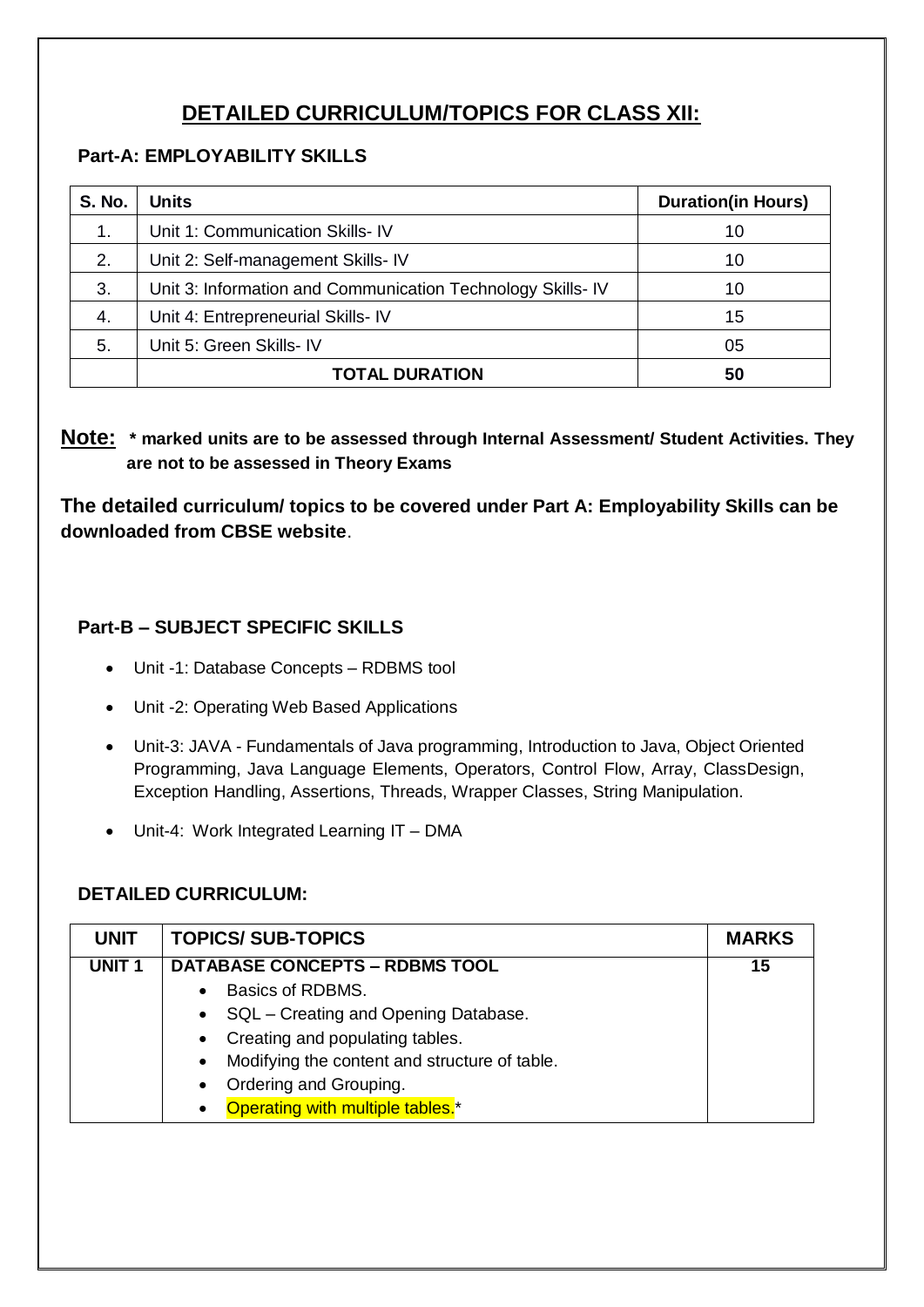| <b>UNIT</b>   | <b>TOPICS/SUB-TOPICS</b>                                             | <b>MARKS</b> |
|---------------|----------------------------------------------------------------------|--------------|
| <b>UNIT 2</b> | <b>Operating Web Based Applications</b>                              | 10           |
|               | • Online Reservation Systems.                                        |              |
|               | E-Governance.<br>$\bullet$                                           |              |
|               | • Online Shopping and Bill payments.                                 |              |
|               | <b>Online Tutorials and Tests.</b><br>$\bullet$                      |              |
|               | Project Management - Web Based Application development.<br>$\bullet$ |              |

| <b>UNIT</b>   | <b>TOPICS/SUB-TOPICS</b>                                | <b>MARKS</b> |
|---------------|---------------------------------------------------------|--------------|
|               | Project essentials and tips.<br>٠                       |              |
|               | Case Study - Online Game.*                              |              |
|               | Case Study - Online Quiz.*                              |              |
|               | Case Study - Online Bill Calculator.*                   |              |
| <b>UNIT 3</b> | Fundamentals of Java programming, Introduction to Java, | 20           |
|               | Object                                                  |              |
|               | Oriented Programming,                                   |              |
|               | Java Language Elements,<br>٠                            |              |
|               | Operators,<br>$\bullet$                                 |              |
|               | Control Flow,                                           |              |
|               | Array,                                                  |              |
|               | Class Design,                                           |              |
|               | Exception Handling,                                     |              |
|               | Assertions,*                                            |              |
|               | Threads,*                                               |              |
|               | Wrapper Classes,                                        |              |
|               | <b>String Manipulation</b>                              |              |
| <b>UNIT 4</b> | <b>Work Integrated Learning IT - DMA</b>                | 5            |
|               | Identification of Work Areas.                           |              |
|               | Work Experience.                                        |              |
|               | <b>TOTAL</b>                                            | 50           |

### **(\*NOTE: To be assessed in Practicals only. No question shall be asked from this portion in Theory Exams)**

#### **Practical: 40 Marks**

| <b>DETAILS</b>                                                         | <b>MARKS</b> |
|------------------------------------------------------------------------|--------------|
| <b>Practical Work:</b>                                                 |              |
| Java Program<br>$\bullet$                                              | 10           |
| SQL Queries (Table Creation + 5 Queries)<br>$\bullet$                  | 10           |
| <b>Practical File</b>                                                  | 10           |
| Must contain minimum 15 Java Programs and minimum 15 queries in MySQL. |              |
| <b>Viva Voce</b>                                                       | 5            |
| Project                                                                | 5            |
| (Any Application made using Java Netbeans IDE)                         |              |
| <b>Total</b>                                                           | 40           |